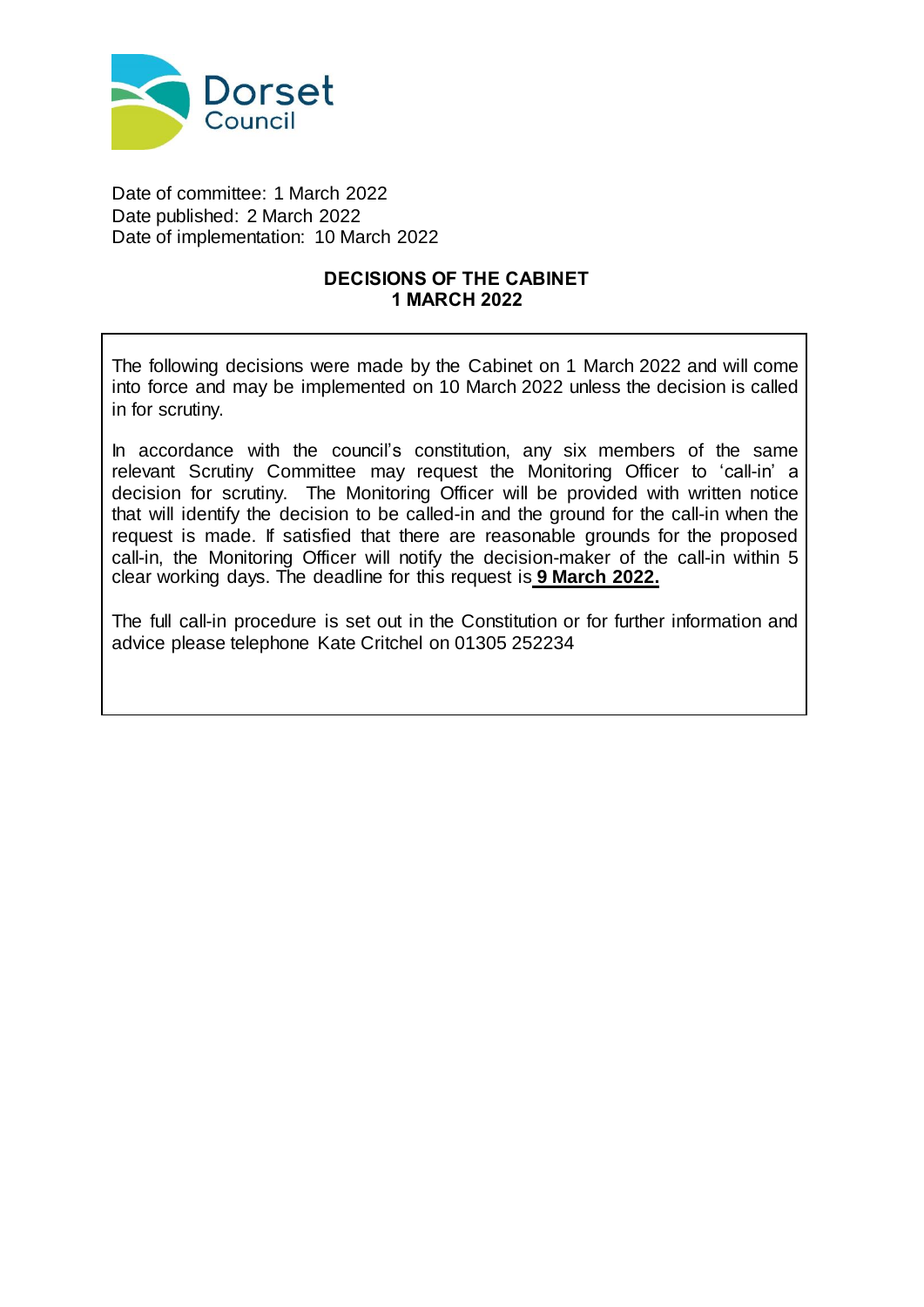# **6 PURBECK GATEWAY**

### **Decision**

- (a) That the revised scope of the Purbeck Gateway Project be approved, with specific reference to taking the Middle School site in Wareham forward to procure the development of Housing.
- (b) Third-party public procurement be approved, as the preferred Delivery mechanism, and that the project team commence design of procurement approach in consultation with Legal Advisors and Procurement officers. The final approval of the procurement model be delegated to and authorised by the Corporate Director for Finance and Commercial.
- (c) That authority be delegated to the Executive Director for People (Adults) and the Executive Director for Corporate Development to make the decisions regarding the selection of potential preferred bidders and the final award of the Contract to the preferred bidder, in consultation with the Cabinet Portfolio Holder for Housing and Community Safety, and the Cabinet Portfolio Holder for Adult Social Care & Health.
- (d) That the terms of the final land deal with Developers be agreed; and be subject to the advice of the Council's solicitor and external legal advisers and shall be approved by the Executive Director for Place, and the Executive Director for Corporate Development.

## Reason for the decision

The scope of the project has changed since the original Cabinet approval in 2019. This has taken account of changes in the need for housing with support and care in this area, and strengthened the emphasis on providing extra-care housing. It has been important to refresh the Business Case, be certain that what had been proposed was still relevant to local need, and make changes where necessary. The continuing need for these parts of the project have been evidenced and are considered to be financially and commercially viable

### **7 SCHOOL ADMISSIONS ARRANGEMENTS AND COORDINATED SCHEME 2023- 2024**

## **Decision**

That the following policies that make up Dorset Council's School Admissions Arrangements and Coordinated Scheme for school place allocations from September 2023 be adopted:

- 1. Co-ordinated Admissions Scheme Timetable 2023-2024
- 2. Primary Co-ordinated Scheme 2023-2024
- 3. Secondary Co-ordinated Scheme 2023-2024
- 4. In Year Co-ordinated Scheme 2023-2024
- 5. Admissions Arrangements for Community & Voluntary Controlled Schools 2023-2024.
- 6. Admissions to Maintained Nursery Units Policy 2023-2024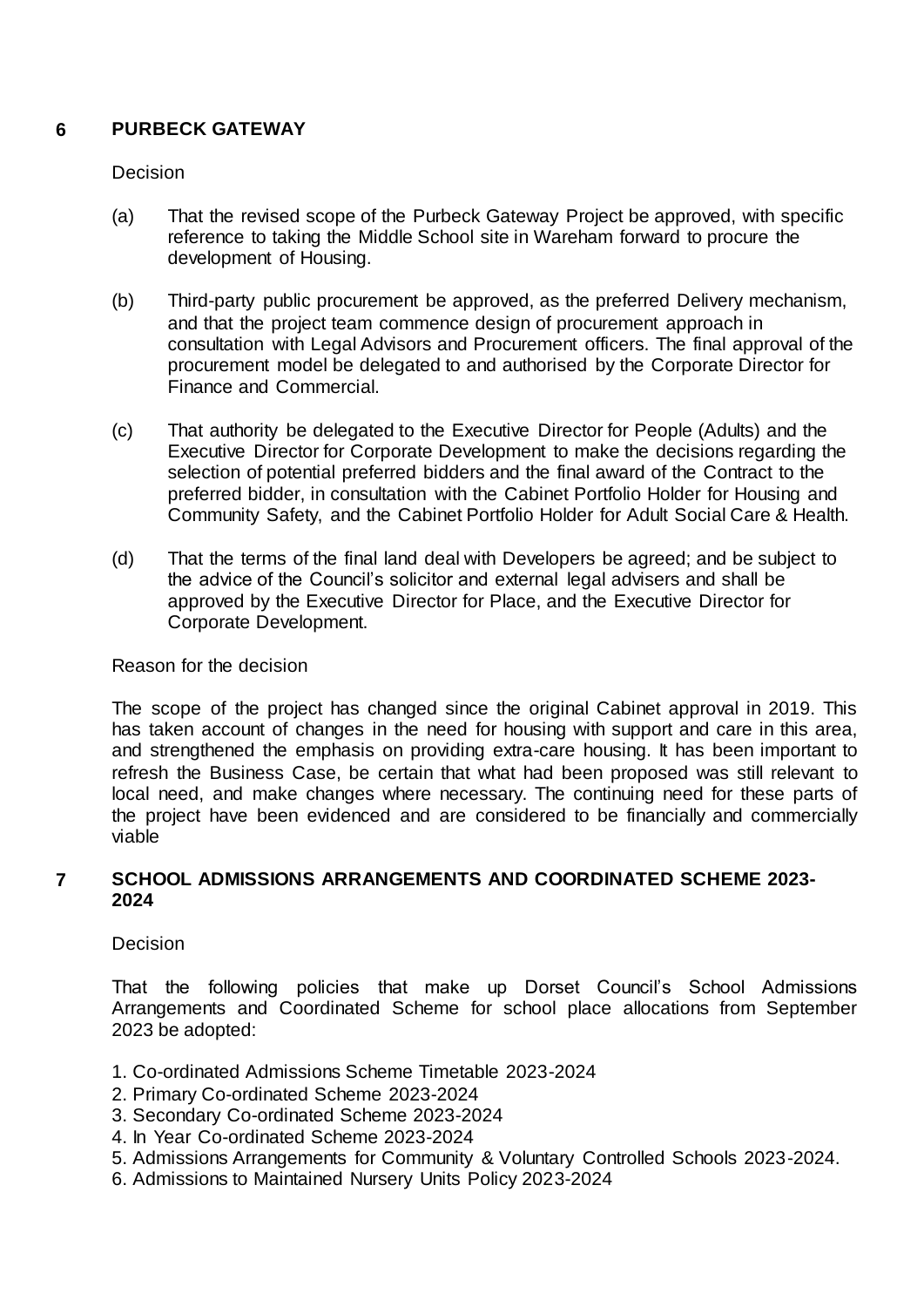- 7. Sixth Form Admissions Policy 2023-2024
- 8. Guidance on Placement Outside of Normal/Chronological Age Group 2023-2024
- 9. Armed Forces Policy 2023-2024.

Reason for the decision

To determine admissions arrangements in accordance with statutory requirements including the Schools Admissions Code September 2021.

To ensure compliance with the latest legislation and any subsequent regulation/statutory guidance

# **8 CHARMOUTH PARISH NEIGHBOURHOOD PLAN 2021-2035**

Decision

- (a) That the Council makes the Charmouth Neighbourhood Plan 2021 2035 (as set out in Appendix A to the report) part of the statutory development plan for the Charmouth Neighbourhood Area.
- (b) That the Council offers its congratulations to the Parish Council and members of the Neighbourhood Plan Group in producing a successful neighbourhood plan.

Reason for the decision

To formally make the Charmouth Neighbourhood Plan 2021 - 2035 part of the statutory development plan for the Charmouth Neighbourhood Area. In addition, to recognise the significant amount of work undertaken by the Parish Council and members of the Neighbourhood Plan Group in preparing the plan and to congratulate the Council and Group on their success.

## **9 PROPOSED BLUE BADGE CAR PARK CHARGING POLICY**

**Decision** 

That the new pan-Dorset Blue Badge Car Park Charging Policy be approved.

Reason for the decision

To align the former council policies to one to bring consistency and fairness to Blue Badge holders who park in Dorset Council car parks.

## **10 BUS SERVICE IMPROVEMENT PLAN - DORSET'S ENHANCED PARTNERSHIP PLAN AND SCHEME**

**Decision** 

(a) That the Dorset Enhanced Partnership be approved; and that the Plan and Scheme be 'made' to commence the Enhanced Partnership on the 1st April 2022.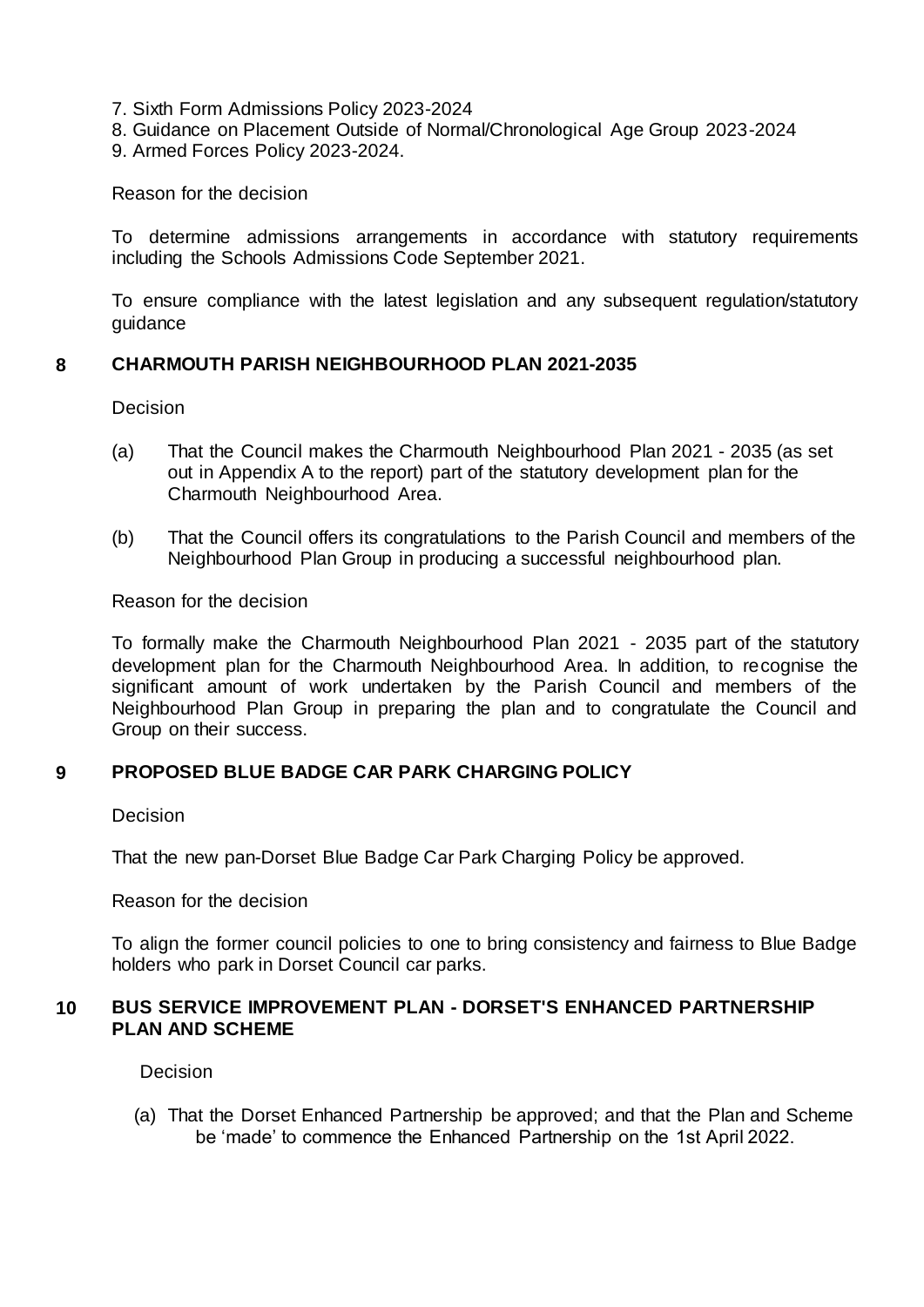(b) That authority be delegated to the Portfolio Holder for Highways, Travel and Environment to approve the decisions of the Enhanced Partnership Board.

Reason for the decision

In order to deliver the Council's Bus Service Improvement Plan a formal agreement must be in place between the Council and with all local bus service operators. Through engagement with local bus operators, the council has prepared a draft Enhanced Partnership Plan and Scheme to deliver the BSIP in accordance with requirements set out by the Department for Transport and in line with the Transport Act 2000 and any subsequent amendments.

### **11 REVIEW OF THE HIGHWAYS ASSET MANAGEMENT PLAN**

#### Decision

That the Highways Asset Management Policy and Strategy be approved. *This is a summary document of the revised Highways Asset Management Plan (HAMP).*

#### Reason for the decision

The Highways Asset Management Policy and Strategy document sets out how we have aligned our approach to support Dorset Council priorities and how the authority will manage its highway assets. The Department for Transport criteria states that we must have a current asset management policy, and strategic document, reviewed in the last two years, which must be signed off by senior decision makers, or we lose up to £2million of DfT incentivised funding.

### **12 EXTENSION OF ASB - RELATED PUBLIC SPACES PROTECTION ORDERS (PSPO'S)**

Decision

That the extension of the West Dorset ASB-Related Public Spaces Protection Order (PSPO) to 19 August 2022, be approved.

Reason for the decision

To comply with legislative requirements.

To ensure openness and transparency in the Council's decision making, and To ensure that those persons affected by ASB continue to be afforded the protection provided by the Orders.

## **13 LEISURE SERVICES REVIEW**

**Decision** 

Cabinet approved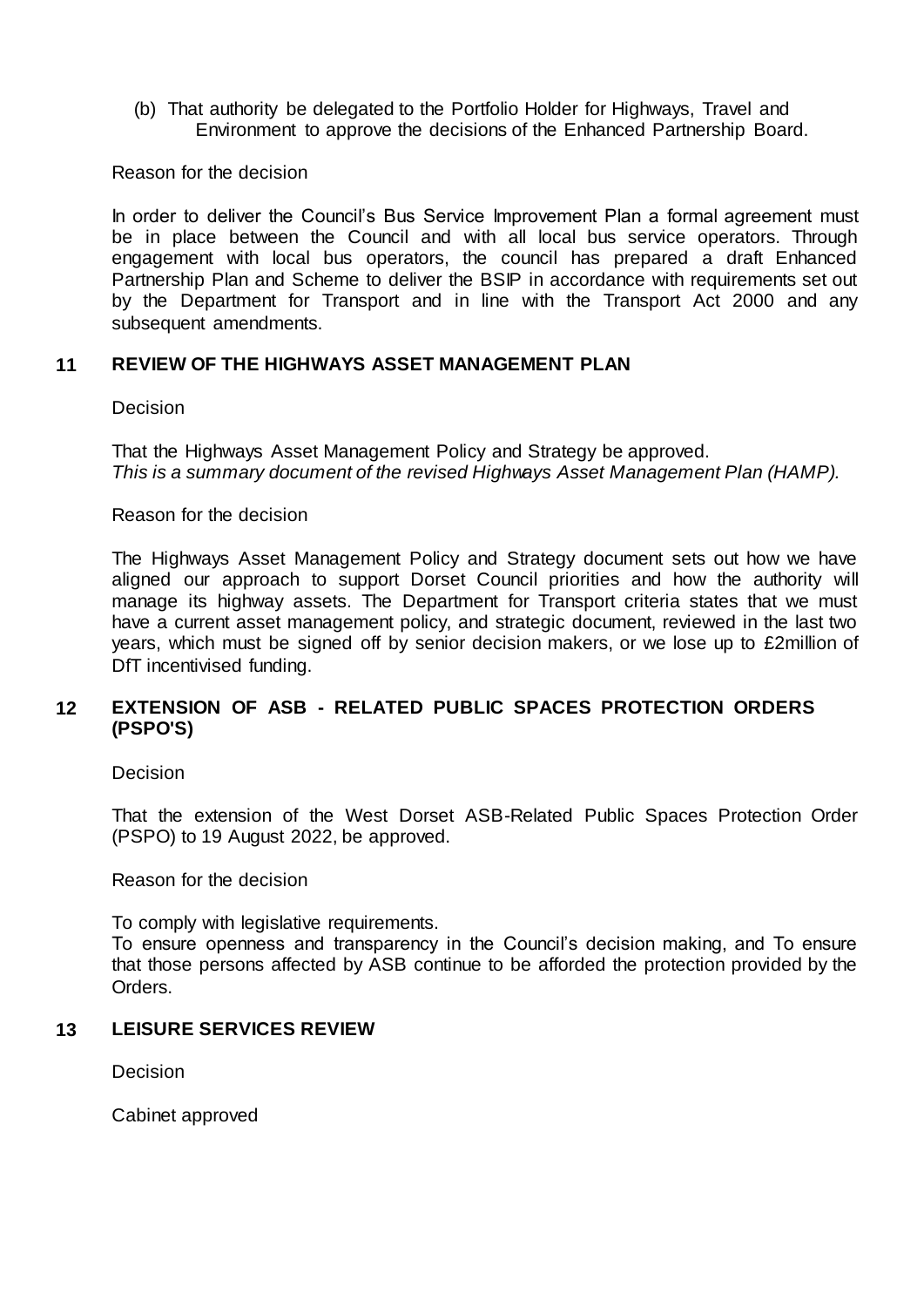- (a) That a leisure strategy be developed to enable Dorset Council to consider and adopt a more strategic and informed approach to the way it operates its leisure facilities and service.
- (b) That the strategy be reviewed by the People and Health Overview Committee in the Autumn and then be brought to Cabinet for consideration and adoption.
- (c) That officers be instructed to agree contract extensions for Ferndown Leisure Centre, Blandford Leisure Centre, and Dorchester Sports Centre until 31.03.2024 on the existing contractual terms.

A leisure strategy will set out how the council aims to deliver its leisure service in the future and identify ways to improve community health through physical activity. The strategy will help shape how leisure facilities can be accessible, affordable, and sustainable in the future.

The Ferndown Leisure Centre and Blandford Leisure Centre contracts expire on 31.3.22, with the Dorchester Sports Centre expiring on 21.10.22. An extension to 31.3.24 would align all the existing leisure contracts and would allow time for the council to develop a leisure strategy which sets out the future delivery of its leisure sites and provision.

## **14 PROCUREMENT FORWARD PLAN REPORT - OVER £500K (2022-23)**

**Decision** 

- (a) That Cabinet agrees to begin each of the procurement processes listed in Appendix 1 to the report.
- (b) That in each instance the further step of making any contract award be delegated to the relevant Cabinet portfolio holder, after consultation with the relevant Executive Director.

Reason for the decision

Cabinet is required to approve all key decisions with financial consequences of £500k or more. It is also good governance to provide Cabinet with a summary of all proposed procurements prior to them formally commencing.

Planning procurements effectively ensures: effective stakeholder management efficient commissioning and sourcing compliance with regulations and contract procedure rules best value for money is clearly defined

# **15 QE LEISURE CENTRE FUTURE MANAGEMENT**

**Decision** 

(a) That the Executive Director of Place be instructed to write to Queen Elizabeth School Foundation Trustees to give formal notice to withdraw from the dual use management agreement on the 31.3.24.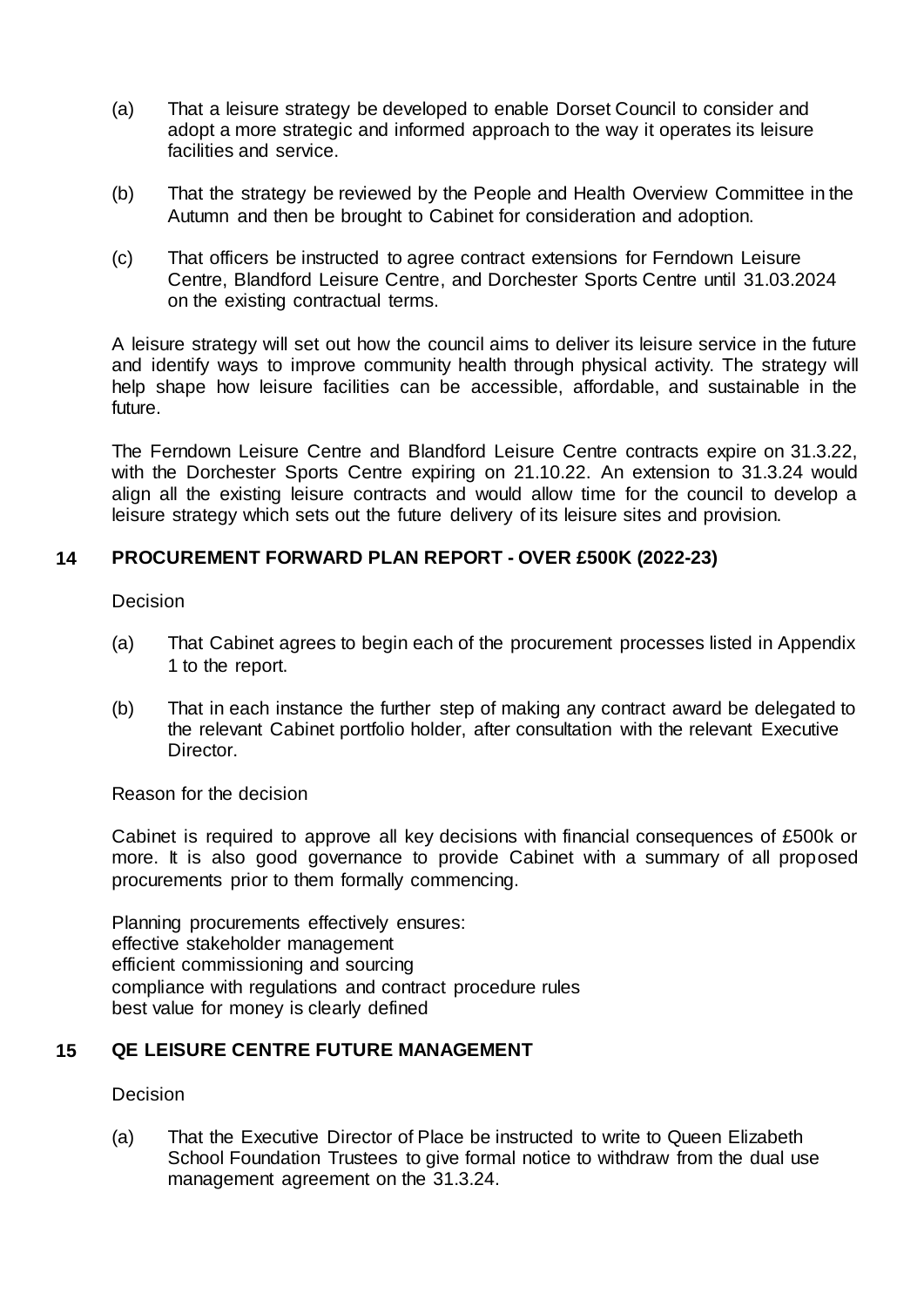- (b) That officers continue to engage with the school during this transitional period and work with them to approach the Education and Skills Funding Agency to apply for exceptional circumstances funding in recognition of the change in contractual arrangements.
- (c) That officers work alongside Queen Elizabeth School in identifying ways to maximise the availability of leisure facilities for school and community use and provide advice to any displaced users who may need assistance in identifying opportunities to maintain their activity levels.
- (d) That a bid for one off capital funding (up to a max of  $£150,000$ ) be included in Dorset Councils 2023/24 capital budget process. If successful, this funding would be Dorset Council's contribution towards the replacement of the All-Weather Pitch.

### Reasons for the decision

The existing dual use agreement permits the Council to give Queen Elizabeth School Foundation Trustees a 2-year notice to withdraw from managing the leisure centre.

There is a good level of alternative provision within the locality with seven public leisure facilities within a 20 min drive time of Queen Elizabeth Leisure Centre (QELC), three of which are owned by Dorset Council. Similarly, there are several large private and budget leisure clubs within a 10-mile radius.

A decision to withdraw would enable the Council to make a revenue saving of around £550,000 per annum.

The leisure centre is owned by the Foundation Trustees and any decisions around the future operation of the site would be for them as the land and property owner. The Council would be keen to support them during this transitional period with applications for exceptional factor funding as well as identifying ways to maximise school and community use of the facilities.

The all-weather pitch is a vital facility and one-off funding (up to £150k) could enable this to be replaced during 2023/24, benefitting both Queen Elizabeth School (QES) and the community. This would also allow QES to generate enough income to create a sinking fund for any future replacement.

## **19 EXEMPT BUSINESS**

It was proposed by Cllr P Wharf seconded by Cllr T Ferrari

Decision

That the press and the public be excluded for the following 2 item(s) in view of the likely disclosure of exempt information within the meaning of paragraph 4 of schedule 12 A to the Local Government Act 1972 (as amended).